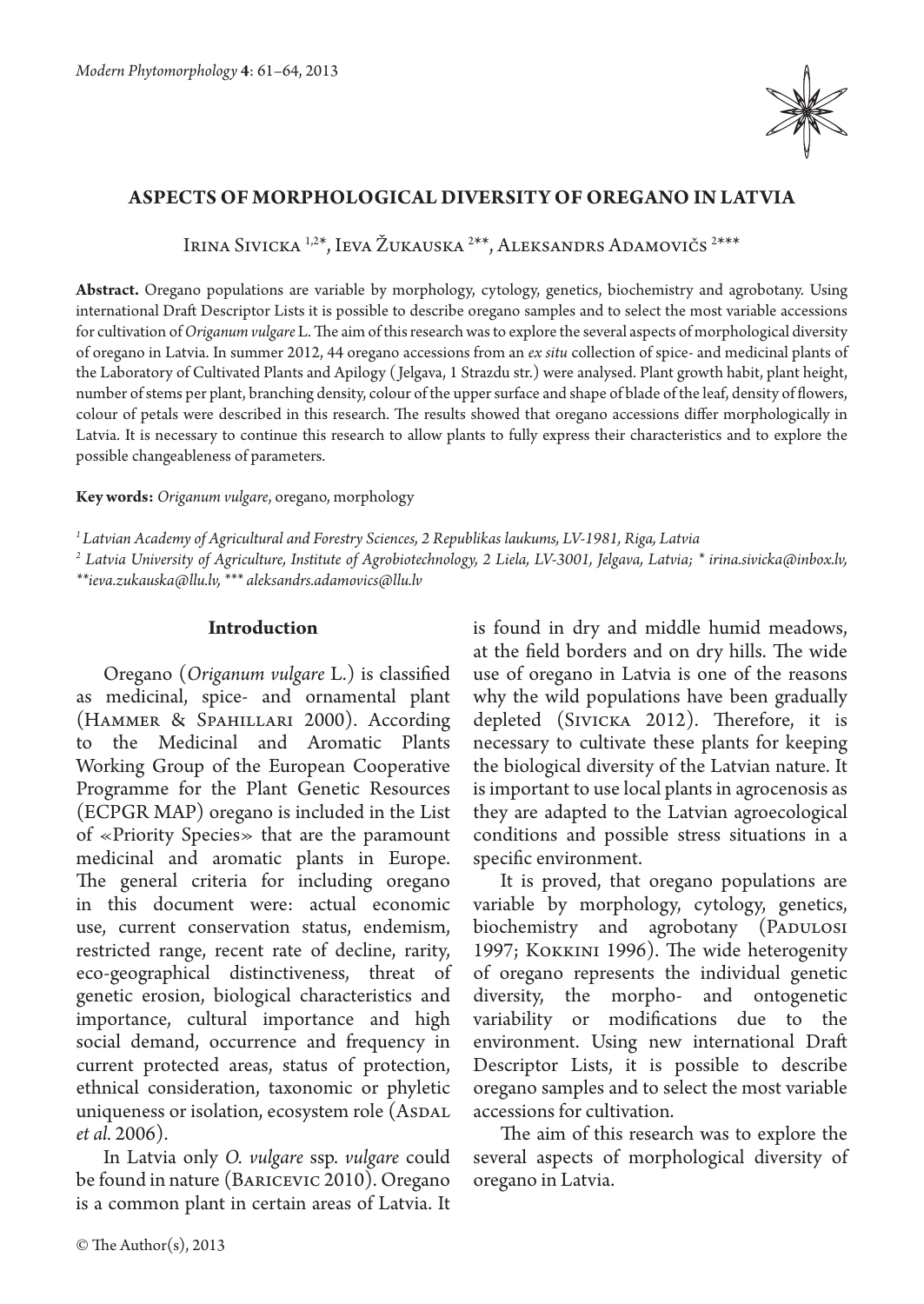### **Material and methods**

The samples for experiment were selected from the ex situ collection of spice- and medicinal plants (N 56°39′47′′; E 23°45′13′′). It is a fundamental collection in Latvia, attached to the Laboratory of Cultivated Plants and Apilogy ( Jelgava, 1 Strazdu str.). The oregano collection was planted in 2008 and reconstructed in 2009. There are 44 accessions of oregano, planted in three rows, each accession in three repetitions. Accessions are in random order. In the process of selection of wild accessions, the latitude and longitude have been registered. The topographic descriptions of places as well as the morphological description of plants have been made. All these data were registered in the system of Nordic Gene Bank. The plants have been collected from nature using the method of professor E. Muižarāja (Žukauska 2008). The main point of this method is the initial visual division of an area into squares and zigzag passing through these squares, as well as the random gathering of samples.

After the methodology of the Draft Descriptor List *O. vulgare*, which was published in November 2011, characters should be recorded on an average of minimum 10 repetitions. That is why in spring 2012 each accession was propagated by cloning and grown in the field conditions.

The soil at the trial site was strongly altered by cultivation loam with organic matter content of 2.7  $g \cdot kg^{-1}$ , soil reaction was slightly acidic (pH KCl – 6.3), P content was 102 mg ⋅ kg<sup>1</sup> and K content was 207 mg ⋅ kg<sup>-1</sup>. Plant care was provided for the *ex situ* collection.

Despite the statement, that characterization should preferably be done during the second year after establishment to allow plants to fully express their characteristics; the previous description of samples was proved at the first year, in summer 2012. It is planned to continue the experiments in the next years too. 2012 year data are important for evaluation of growth dynamics, plant development and productivity, cultivation planning and strategy, economical calculation. These results are important for successful and profitable oregano growing and production in Latvia.

Characters had been recorded on an average of 10 plants per each of 44 oregano accessions. Such parameters as plant growth habit, plant height, number of stems per plant, branching density, colour of the upper surface and shape of blade of the leaf, density of flowers and colour of petals were described for this research (Žukauska & Sivicka 2011).

From the Descriptor List, plant growth habit can be prostate, semi-erect or erect, branching density – sparse, intermediate or dense, density of flowers – very sparse, sparse, medium, dense or very dense. Shape of blade can be ovate, roundish, oblong, rhomboid or other. The colour of petals can be pink, white, purplish red, pale lilac or purple. The colour of upper surface can be pale green, green, dark green, greyish green or other. Plant height were characterized in centimeters.

### **Results**

Plant description had been made until inflorescence emergence. Two parameters – plant growth habit and plant height – were defined in this research. The results showed, that plant growth habit of 15 oregano accessions (34%) was erect, it was prostate for 2 accessions (5%) and semi-erect for 27 accessions (61%). Plant height was measured on fully grown plants, from ground level to the tip of the plant. It varied from 50.1 to 85.0 cm. The average height was 68.14 cm. The data statistical analysis showed that the variability between accessions was significant (p<0.05), but between samples of each accession it was non-significant (p>0.05).

Stem description had been made at the date of beginning of flowering. Two parameters – number of stems per plant and branching density – were defined in this research. Branching density of 8 oregano accessions (18%) was intermediate and it was sparse for 36 accessions (82%). Number of stems per plant varied from 1 to 14 stems. The average number was 2.5 stems per plant. The data statistical analysis showed that the variability between accessions was significant  $(p<0.05)$ , but between samples of each accession it was non-significant (p>0.05).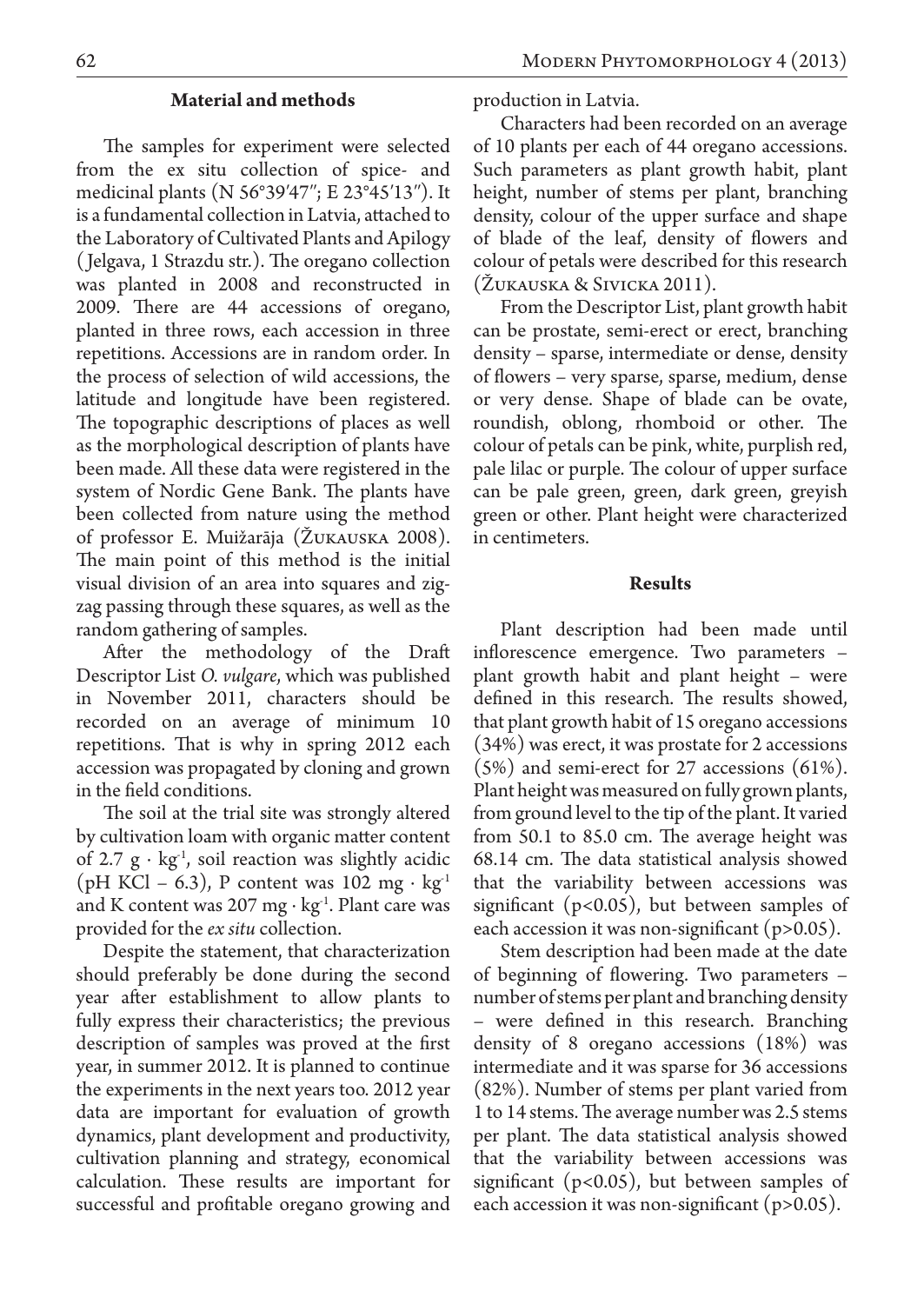Leaf description had been made at the date of beginning of blooming; measured leaves are those of the middle node of the leafy part. Two parameters – colour of the upper surface and shape of blade of the leaf – were definded in this research. Colour of the upper surface of 23 accessions (52%) was pale green and it was green for 21 accessions (48%). Shape of blade was oblong for 4 accessions (9%), roundish for 1 accession (2%), rhomboid for 19 accessions (43%), oval for 2 accessions (5%) and other (triangular or reniform with a heart-shaped base) for 18 accessions (41%).

Inflorescence description had been made at the date of full flowering. Two parameters density of flowers and colour of petals – were definded in this research. Density of flowers was very sparse for 2 accessions (5%), sparse – for 5 accessions (11%), medium – for 10 accessions (23%), dense – for 20 accessions (45%) and very dense – for 7 accessions (16%). Colour of petals was pink for 34 accessions (77%), white – for 5 accessions (11%), purplish red – for 2 accessions (5%), pale lilac – for 1 accession  $(2\%)$  lilac – for 2 accessions  $(5\%)$ .

### **Discussion and Summary**

The results showed that oregano accessions differ morphologically in Latvia by beforementioned characters. It is important to conserve biodiversity of oregano in Latvia. On the other site, it is important to select more productive accessions for cultivation. The research of morphological characters can help to evaluate plant growth material.

It is preferable to use the erect plant growth habit in agrocenosis (mechanical harvest is possible, easy and cheap plant growing process can be provided). The maximal oregano plant height was 90 cm in Latvia (AsDAL et al. 2006). In this research it was 85 cm, but average result was 68.14 cm, that is good result – more than 50 cm (Sivicka & Žukauska 2011). Also, it is a perfect result for the first year of characterization after establishment.

Speaking about the number of stems and branching density, it is difficult to provide optimal result (10 stems per plant and dense branching). That is why it is important to explore the growth and dynamics in the next years.

It is important to correlate the results of colour of the upper surface, shape of blade, colour of petals and density of flowers with content and composition of essential oil.

It is necessary to continue this research next years to allow plants to fully express their characteristics. It is important to explore the possible changeableness of parameters and the influence of meteorological conditions on oregano growing and plant production.

Draft Descriptor List contents just 60 parameters for *O. vulgare*. It is recommended to describe plants more thoroughly.

#### **Acknowledgment**

Thanks to assistant Marta Liepniece from the Institute of Agrobiotechnology for assisting in this research.

Participation in the conference is possible due to the financial support of the European Regional Development Fund project No. 2010/0294/2DP/2.1.1.2.0/10/APIA/ VIAA/009.





IEGULDIJUMS TAVA NAKOTNE

**EIROPAS SAVIENĪBA** 

## **References**

- ASDAL *et al.* 2006. Spice- and medicinal plants in the Nordic and Baltic countries. Conservation of genetic resources. Report from a project group at the Nordic Gene Bank. Nordic Gene Bank, Alnarp.
- **Baricevic D. 2010.** MAP Oregano project proposal for Phase VIII. ECPGR, Ljubljana.
- HAMMER K. & SPAHILLARI M. 2000. Crops of European origin. In: Maggioni L., Spellman O. (eds), Report of a Network Coordinating Group on Minor Crops: 35–43. IPGRI, Rome.
- **Kokkini S. 1996.** Taxonomy, diversity and distribution of Origanum species. In: PADULOSI S. (ed.), Oregano. Promoting the conservation and use of underutilized and neglected crops: 2–12. IPGRI, Rome.